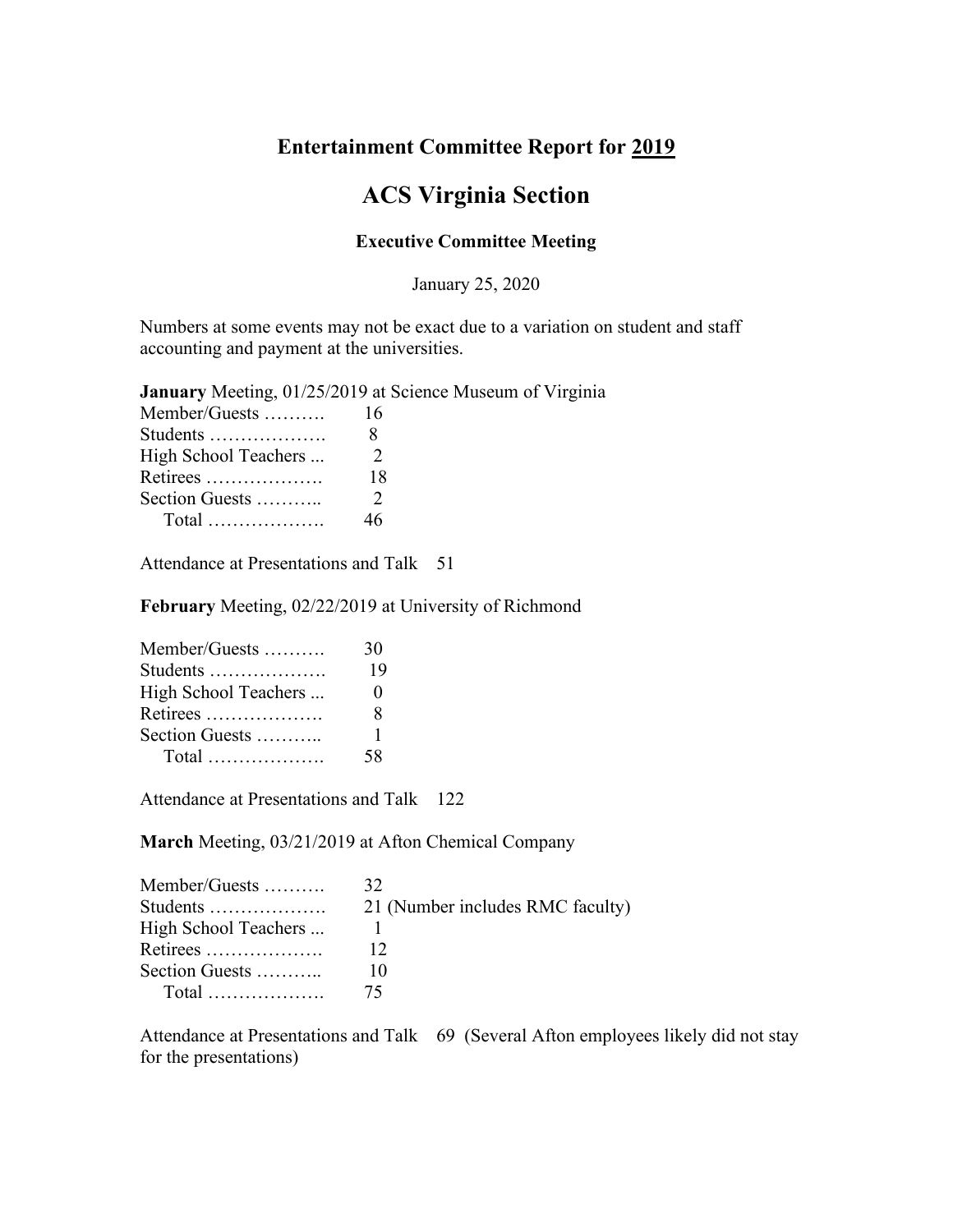**April** Meeting, 04/12/2019 at University of Virginia

| Member/Guests        | 10            |
|----------------------|---------------|
| Students             | 22            |
| High School Teachers |               |
| Retirees             | 10            |
| Section Guests       |               |
| $Total$              | 44 for dinner |

Estimate of students not included above (present, but no pizza) 20 Attendance at Talk 56 (Members were few in number, but of those many brought students. A surprisingly large number of students are now turning down pizza.)

**September** Meeting, 09/13/2019 at Virginia Commonwealth University

| Member/Guests        | 15            |
|----------------------|---------------|
| Students             | 19            |
| High School Teachers | $\mathcal{L}$ |
| Retirees             | 17            |
| Section Guests       | 14            |
|                      | 67            |

50- and 60-year members (5) included in retirees above High school awardee counted as High School Teacher above, not as guest

Attendance at Talk 66

**October** Meeting, 10/3/2019 at University of Mary Washington

| Member/Guests        |          |
|----------------------|----------|
| Students             |          |
| High School Teachers | $\gamma$ |
| Retirees             | 5        |
| Section Guests       | 1.       |
|                      | 21       |

Several UMW staff members did not check in at the Registration Table.

Attendance at Talk 59 Remote participants by electronic communications for Talk - 15